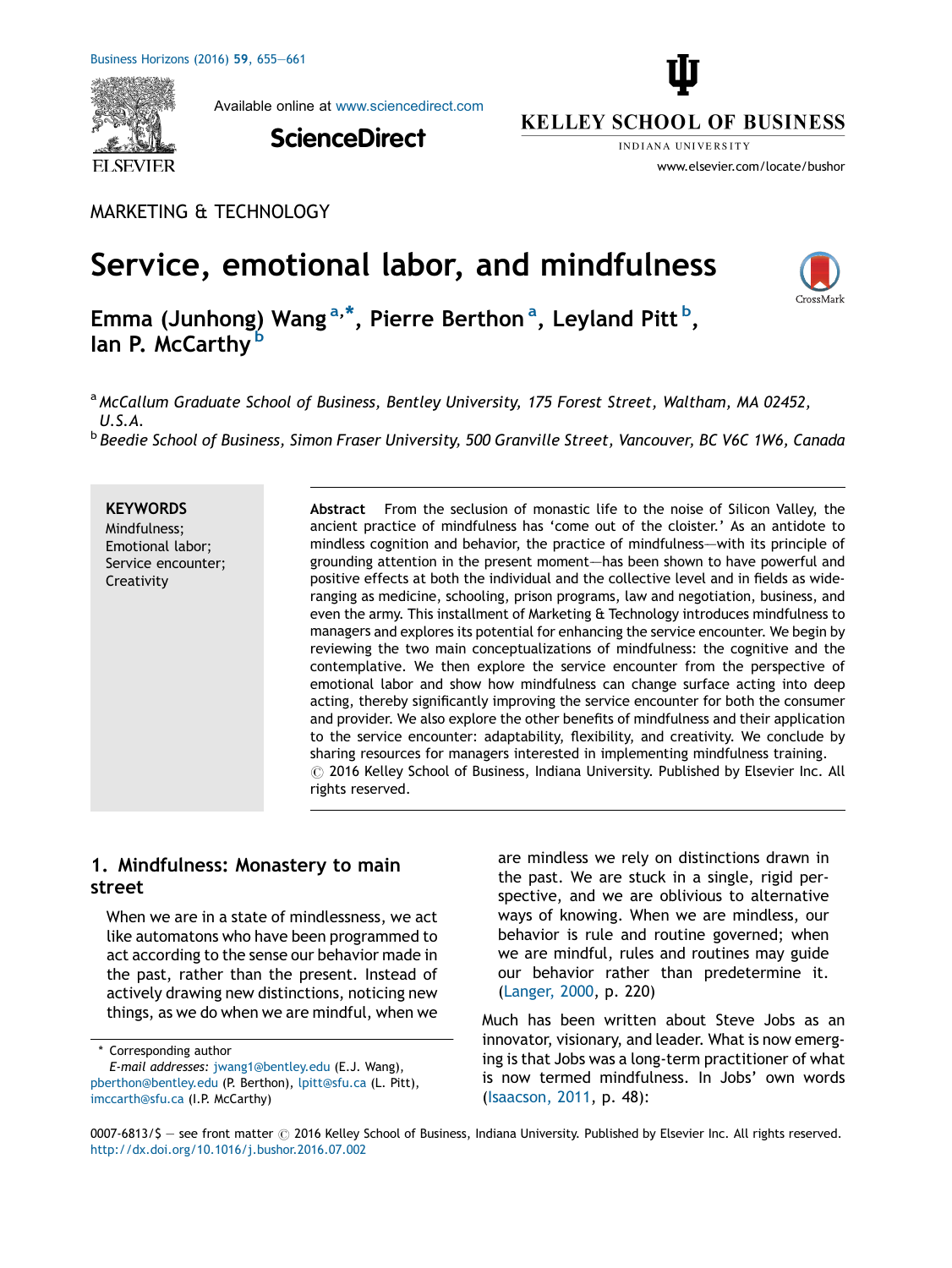If you just sit and observe, you will see how restless your mind is. If you try to calm it, it only makes it worse, but over time it does calm, and when it does, there's room to hear subtler things–—that's when your intuition starts to blossom and you start to see things more clearly and be in the present more. Your mind just slows down, and you see a tremendous expanse in the moment. You see so much more than you could see before.

Today, mindfulness is increasingly transitioning from the monastery to the mainstream. It has been shown to be beneficial in a wide range of fields, such as medicine, sports, education, and, more recently, management. Studies have explored the effect of mindfulness on psychological and physical well-being (e.g., [Brown](#page-6-0) & Ryan, 2003), as well as task performance (e.g., Dane & [Brummel,](#page-6-0) 2013). Faced with the empirical evidence of the positive effects of mindfulness, large corporations such as Google and General Mills now offer mindfulness training to their employees.

In this article, we introduce managers to the two main views of individual mindfulness and discuss their effects on service encounters, including the personal interaction between consumers and service providers ([Guiry,](#page-6-0) 1992).

# 2. What is mindfulness?

Mindfulness is a multi-dimensional concept with a rich and evolving history. For centuries, ''sages across many cultures have trumpeted the benefits of mindfulness'' (Dane & [Brummel,](#page-6-0) 2013, p. 106). There are two main views on individual mindfulness. One emerged from contemplative psychology (e.g., [Kabat-Zinn,](#page-6-0) 1994), the other from social psychology (e.g., [Langer,](#page-6-0) 1989). We now explore these in detail and discuss their similarities and differences.

### 2.1. Contemplative perspective of mindfulness

The modern term, 'mindfulness,' has its roots in the Buddhist notion of sati, the Pali word meaning awareness or skillful attentiveness. Although the term is of Buddhist origin, very similar practices and notions can be found in virtually all the contemplative branches of the world religions–—from Hinduism to Taoism, Christianity to Islam, and Judaism to Shamanism [\(Plante,](#page-6-0) 2010).

Contemplative mindfulness emphasizes a nonreactive awareness and concentration of the body and the mind in the present moment. For example, [Kabat-Zinn](#page-6-0) (1994, p. 4) argues that mindfulness refers to the awareness that arises through ''paying attention in a particular way: on purpose, in the present moment, and nonjudgmentally.'' Similarly, [Bishop](#page-6-0) et al. (2004) define mindfulness as a kind of non-elaborative, nonjudgmental, and presentcentered awareness in which each thought, feeling, or sensation that arises is acknowledged and accepted as it is. This tradition maintains that clearing the mind and living in the moment enables an individual to access the world directly as it is. It is a notion known in psychology as honest perception, in contrast to interpretation (judgment), projection, introjection, illusion, and hallucination (e.g., [Yeganeh,](#page-6-0) 2006).

The other important element of this perspective is that mindfulness is deemed to be a self-regulated attention that can be cultivated as a virtue by some form of reflective practice [\(Baer,](#page-6-0) 2003). This kind of attention is moment-to-moment and ongoing, alert to mental contents and aware of internal and external phenomena. The practice of mindfulness involves keeping the mind grounded in the present moment and—over time—reducing reactivity to what arises in the moment so that interpretations are increasingly decoupled from automatic mental processes, such as impulses or heuristics that are often biased or inaccurate ([Dane,](#page-6-0) 2011).

## 2.2. Cognitive perspective of mindfulness

The second view of mindfulness comes from social psychology, and specifically from the pioneering work on mindlessness and choice by Ellen Langer (e.g., Ie, [Ngnoumen,](#page-6-0) & Langer, 2014). Langer's concept of mindfulness emphasizes cognitive differentiation, the active drawing of new distinctions. Langer (1989) argues that mindfulness is a basic state of mind, a state of alertness and lively awareness. This manifests in three ways: (1) the creation of new and the refinement of existing categories and distinctions; (2) the creation of new, discontinuous categories out of streams of events; and (3) the more nuanced appreciation of context and alternative ways to deal with it. Here, mindfulness is seen as a meta-process that interprets external and internal stimuli with a focus on drawing new distinctions.

## 2.3. Contemplative and cognitive perspectives: Differences and similarities

Compared with the contemplative perspective of mindfulness, the cognitive perspective focuses more on the way people cope with new, ambiguous, and ill-defined situations. Mindful individuals, from the cognitive perspective, resist relying on old habits when faced with change and are not constrained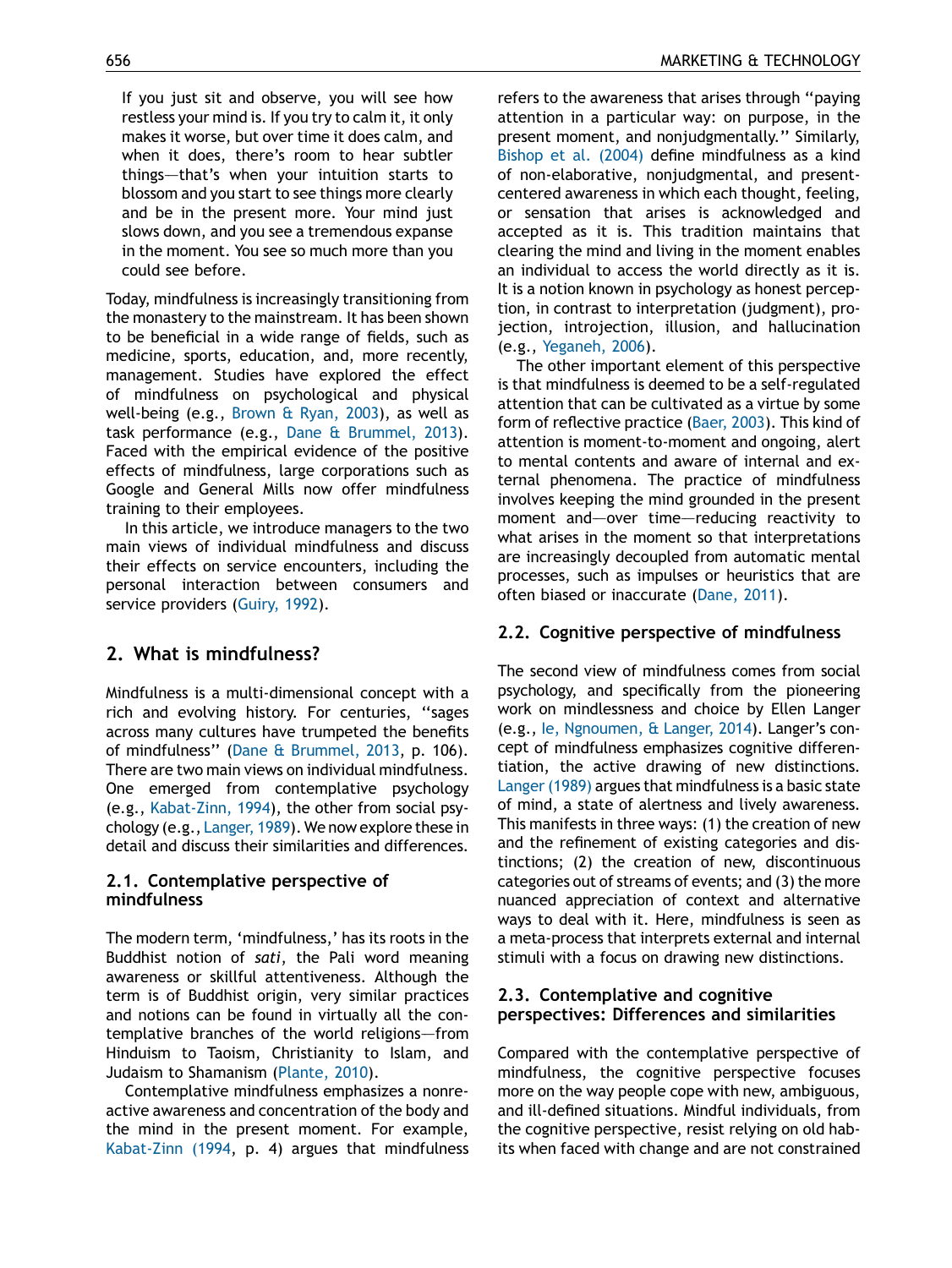by existing concepts; they are flexible in interpreting and coping with novel situations ([Langer,](#page-6-0) 1997). Another difference between contemplative and cognitive perspectives involves the role that meditation plays in cultivating mindfulness. ''Langer characterizes mindfulness as a universal human capacity that need not to be enhanced through the practice of meditation'' [\(Greeson,](#page-6-0) Garland, & [Black,](#page-6-0) 2014, p. 2). Rather, mindfulness is gained by maintaining an orientation in the present, openness to novelty, alertness to distinctions, sensitivity to different contexts, and an awareness of multiple perspectives [\(Langer,](#page-6-0) 1989).

Despite these differences, the two perspectives of mindfulness share four significant similarities (e.g., Ie et al., [2014\)](#page-6-0). First, they both focus on moment-to-moment awareness and stress the importance of 'presence' or openness to novelty [\(Siegel](#page-6-0) & [Siegel,](#page-6-0) 2014). In other words, both perspectives maintain that mindfulness is about ''freeing oneself from misperceptions, thinking patterns, and selfimposed limitations that impede creativity, clear seeing, and optimal mental and physical health'' [\(Greeson](#page-6-0) et al., 2014, p. 533). Second, they both subscribe to mind-body oneness. Both view the mind and body as ''a single system. . . every change in the human being is simultaneously a change at the level of the mind–cognitive changes, as well as the body-cellular, hormonal, neural changes" (le et al., [2014,](#page-6-0) pp. 2–3). Third, they agree mindfulness can be systematically developed through practice. Finally, both argue that mindfulness can contribute to increased positive qualities and experiences. We now turn to the service encounter and the role that mindful/mindless attention plays.

# 3. What is the service encounter and why is it important?

The contemporary, service-dominant view of marketing emphasizes the central role of service in value creation (Vargo & [Lusch,](#page-6-0) 2004). Value is ''subjective and always ultimately determined by the beneficiary, who in turn is always a co-creator of the value'' (Lusch, Vargo, & [O'Brien,](#page-6-0) 2007, p. 17). Thus, value is not merely embedded in the product and delivered to the customer; it also is co-created by the customer and employee as they interact. Competing through service has to do with treating employees and customers ''as collaborators that work with the firm to co-create value for all the stakeholders'' ([Lusch](#page-6-0) et al., 2007, p. 17).

In 'pure' services–—such as airline services, healthcare, financial planning, and auto repair–—where a physical product is not exchanged, the provider-consumer interaction is at the heart of determining value for the customer. Yet even when the focus of the exchange is a tangible object, such as clothing purchased in a department store, the service interaction can leave an indelible impression on the consumer.

[Normann](#page-6-0) (1984) used the phrase ''moment of truth,'' borrowed from the book on bullfighting by [Hemingway](#page-6-0) (1932), to describe the encounter between service provider and customer. It is often at this moment of truth when the customer makes a critical assessment and evaluates the service [\(Carlzon,](#page-6-0) 1987). Their experience within the service process is an important determinant of their satisfaction and assessment of service quality [\(Parasuraman,](#page-6-0) Zeithaml, & Berry, 1985). Indeed, Dasu and Chase [\(2010\)](#page-6-0) argue that organizations seeking to excel in customer service need to attack the soft side of customer management with the same intensity they have previously used to reengineer workflow and supply chains.

# 4. What does a good service encounter require from the employee?

When we stress how critical the service encounter is for customer satisfaction, we have to examine this matter from the perspective of the other value cocreator: the employee. Specifically, what does a good service encounter require from the employee?

The value co-created by the employee and customer in a service encounter is idiosyncratic, experiential, contextual, and meaning-laden (Vargo & [Lusch,](#page-6-0) 2008). Therefore, a good service encounter requires employees to: (1) regulate their emotions to be attentive and patient, (2) understand customers' expectations, (3) adapt to the situation of the encounter, and (4) generate flexible and creative solutions ([Lloyd](#page-6-0) & Luk, 2011). Next, we discuss how mindfulness can improve the service encounter. We will explore how mindfulness can redesign the psychological or implicit aspects of service encounters through influencing the aforementioned factors.

# 5. How would mindfulness improve the service encounter?

#### 5.1. Emotion regulation

In her seminal book, The Managed Heart, [Hochschild](#page-6-0) [\(1983](#page-6-0), p. 6) compared the labor of a wallpaper factory boy with that of a flight attendant, saying that ''in the courses of doing this physical and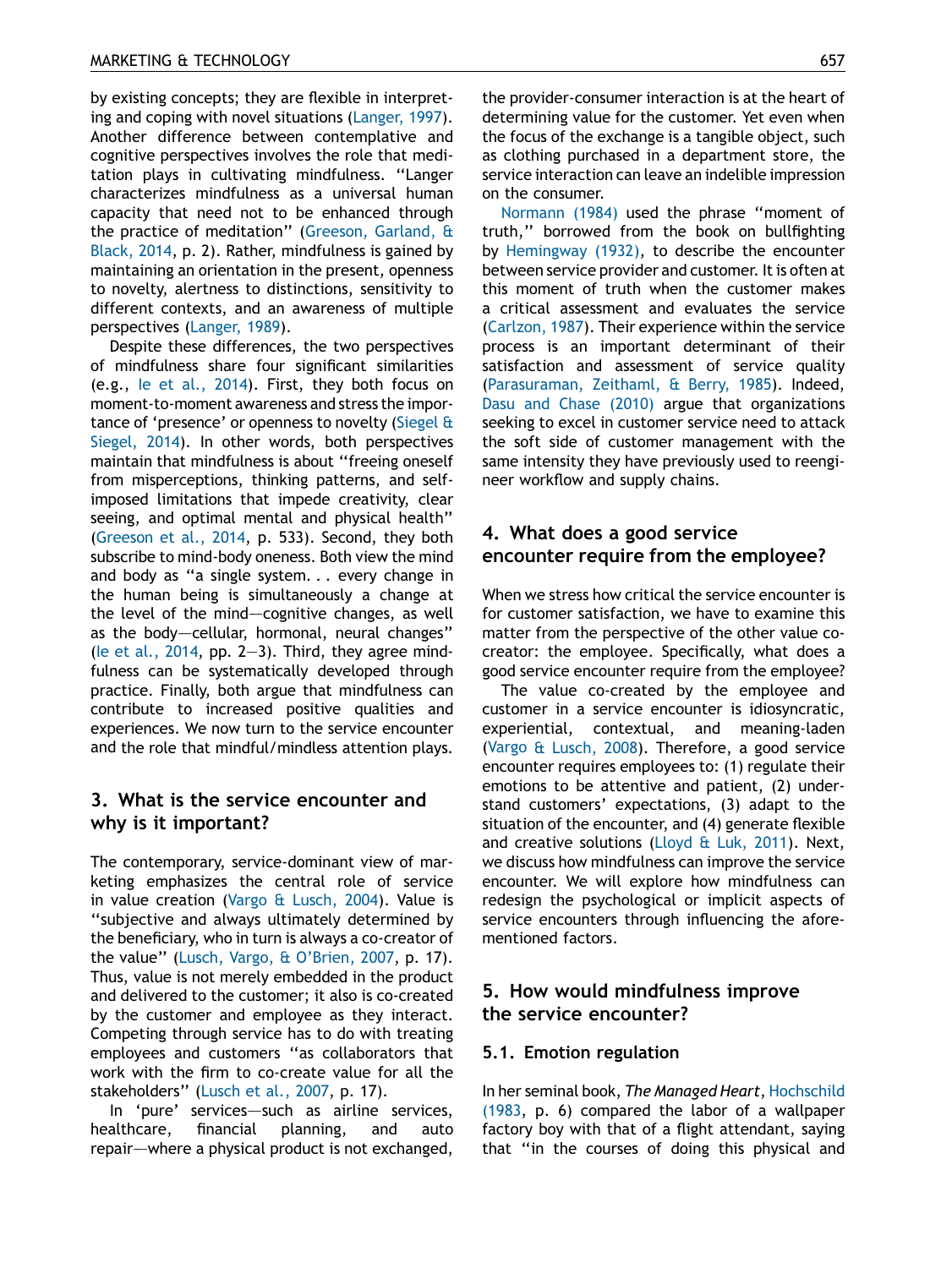mental labor, she (the flight attendant) is also doing something more, something I defined as emotional labor.'' This labor requires the flight attendant to induce or suppress her feelings in order to sustain an outward countenance that is both empathetic and pleasing to the customer. This labor requires ''a coordination of mind and feeling, and it sometimes draws on a source of self that we honor as deep and integral to our individuality'' [\(Hochschild,](#page-6-0) p. 7). In other words, emotional labor involves ''efforts made to understand others, to have empathy with their situation, to feel their feelings as a part of one's own'' [\(England](#page-6-0) & Farkas, 1986, p. 91).

Indeed, people in service roles--clinicians, hotel workers, airline flight attendants, tour operators, coaches, and counselors–—often face significant emotional labor demands. This labor requires employees to regulate their emotion in the workplace and essentially 'act their part.' There are two modes of acting that occur when employees perform service roles: surface acting and deep acting ([Grandey,](#page-6-0) 2015). In surface acting, the employee feigns emotion and wears expressions like a mask. For example, the flight attendants that [Hochschild](#page-6-0) [\(1983\)](#page-6-0) talked about often spoke of their smiles as being on them, but not of them. Deep acting, by contrast, focuses on inner feelings and tries to invoke the actual displayed feelings or emotions, as a method actor does when portraying a role.

Research by Hülsheger and Schewe (2011) suggests that people who surface act over long periods tend to suffer from job burnout and poor health. The effort of maintaining a difference between what an employee feels on the inside and what they show on the outside is highly strenuous[\(Hochschild,](#page-6-0) 1983). In her interview with the flight attendants, [Hochschild](#page-6-0) [\(1983,](#page-6-0) p. 90) was told: ''We try to reduce this strain by pulling the two closer together either by changing what we feel or by changing what we feign.''

By changing internal feelings so that more natural and authentic emotions are displayed, deep acting is good for job-related outcomes in the form of positive work attitudes and interpersonal performance (Hülsheger  $\&$  Schewe, 2011). Obviously, with a long-term view of sustaining superior service, managers should consider how to help employees use more deep acting and less surface acting. In this regard, mindfulness training can be highly beneficial.

As discussed previously, contemplative mindfulness refers to a non-reactive awareness of the present moment. Thus, mindful employees pay moment-to-moment attention to the service encounter with equanimity; that is, without rejection or attachment to sensations (touch, taste, smell, vision, and hearing) or thoughts ([Kabat-Zinn,](#page-6-0) 1994).

Their interpretations of the context, meaning, or experiences are increasingly decoupled from automatic mental processes, such as impulses or heuris-tics that are often biased or inaccurate [\(Dane,](#page-6-0) 2011). They are aware of self-centered thoughts and inclinations, yet enjoy a degree of freedom from them [\(Kabat-Zinn,](#page-6-0) 1994). This freedom enables them to respond more skillfully in service encounters through a deep understanding of and empathy for their customers.

#### 5.2. Understanding customer expectations

Mindful employees, from a contemplative perspective, have a deeper empathy for their customers. They are able to observe and read customers' emotions more clearly, as well astheir own self-centered or self-serving thoughts or inclinations. This enables employees to put themselves into people's shoes and feel their feelings.

From the cognitive perspective ([Langer,](#page-6-0) 1989), mindful employees have the ability to question automatic patterns of thought and action. They are able to draw new distinctions in streams of events and generate novel ways to cope with the particularities of the service encounter. Moreover, they are able to engage in dialectical thinking, which is seeing things from different or opposing points of view ([Langer,](#page-6-0) 1989). This ability helps employees avoid becoming trapped in their habitual routines. As a result, mindful employees do a better job of understanding and responding to customer expectations–—a prerequisite for delivering superior service ([Parasuraman,](#page-6-0) Berry, & Zeithaml, 1991).

[Knowles](#page-6-0) (2008) described two scenarios to illustrate how mindfulness training can change a clinician's attitude and actions toward a patient in a service encounter. Below is the service encounter before Dr. Turner, the clinician, practiced mindful attention ([Knowles,](#page-6-0) 2008, p. 56):

Ms. Smith comes to the clinic, again complaining of vague abdominal pains. She will be seen by Dr. Turner, who has dealt with her and this complaint on numerous occasions in the past. On the way into the room, Dr. Turner thinks, "Here we go again. I don't know how many times I have gone over this with her and explained that there is nothing wrong. It is all in her head.'' Soon after Ms. Smith begins to describe her symptoms to Dr. Turner, she begins to cry. Dr. Turner hands her a box of issues and thinks, ''I don't do tears.''

Here, Dr. Turner is trapped in past judgments and driven by the discomfort and annoyance he feels at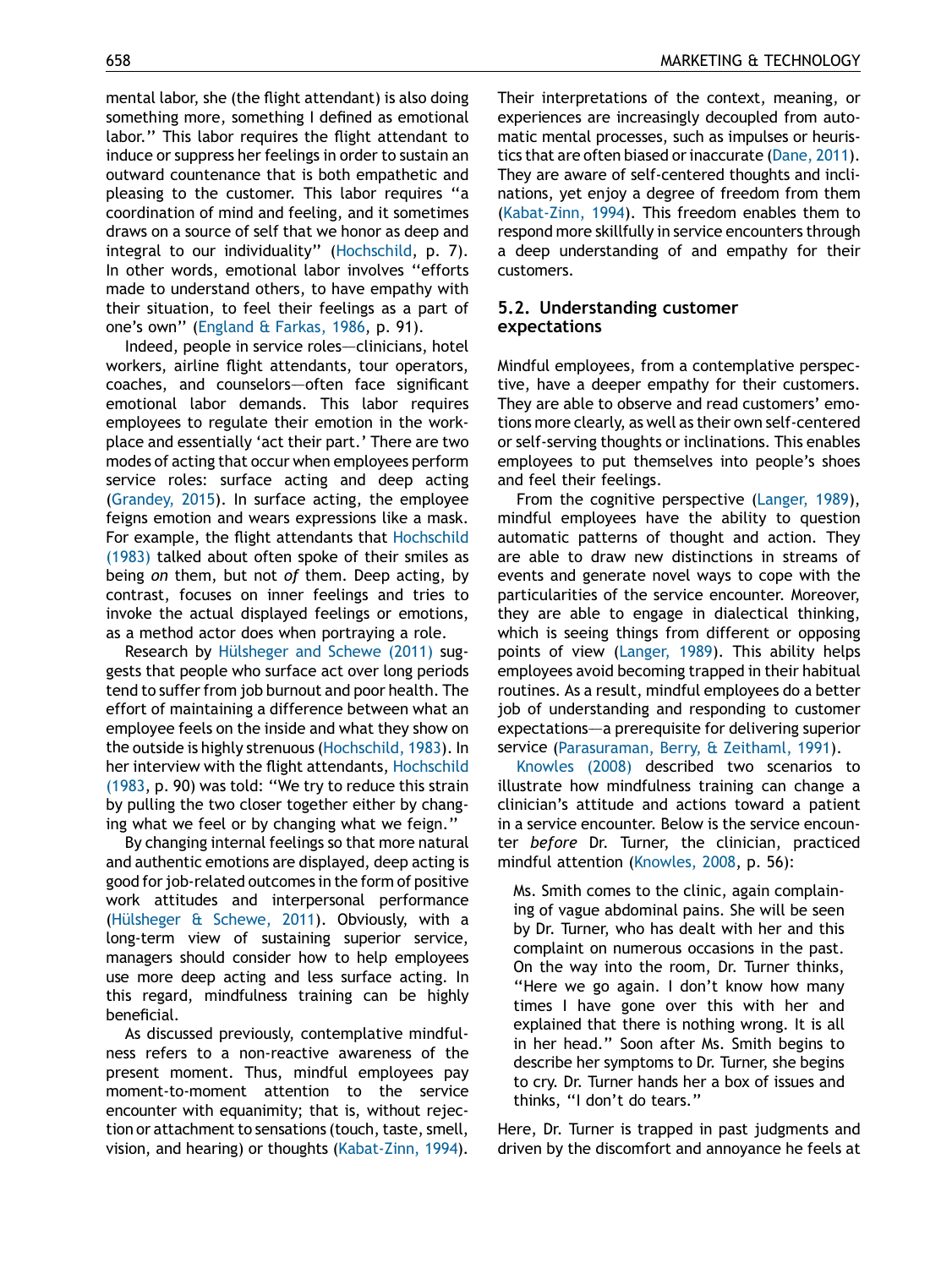his patient's emotional expression. He has concluded what is wrong with the patient even before he examines her. He may think that he is responding to facts: the patient's history and her current physical condition. However, in reality he is reacting mindlessly. He is unaware of his own thoughts, affect, physiological state, and intentions, let alone those of the patient. Next we have the service encounter after Dr. Turner practiced mindful attention [\(Knowles,](#page-6-0) 2008, p. 57):

Dr. Turner breathes deeply before entering the room to see Ms. Smith. He notes that the patient is here for the vague complaint of abdominal pain. Dr. Turner acknowledges having the thought of having been in this situation before with Ms. Smith, and then focuses his attention on this encounter. As Ms. Smith begins to cry during the encounter, Dr. Turner acknowledges his own feeling of discomfort. He accepts that in this moment she feels discomfort, and he does not react to it by trying to control the situation to make his own unpleasant feeling go away. Rather than try to stop Ms. Smith's crying, he acknowledges that this seems very important to Ms. Smith and asks if she would like to have a tissue before they continue.

Here, Dr. Turner is attuned to his own experiences that occur from moment to moment. When he discovers that things are changing and thoughts such as ''Here we go again'' or ''It's the same thing again'' may be erroneous, he can free himself from routine, automatic responses which contain little new understanding of the customer [\(Knowles,](#page-6-0) 2008).

Moreover, with mindfulness, Dr. Turner is able to avoid surface acting such as wearing a feigned look of concern while being bored and irritated. He is able to acknowledge both his own feelings and those of his patient and reconcile the two in an authentic manner. Such deep acting is not only positively related to customer satisfaction, but is also related to employee satisfaction [\(Humphrey,](#page-6-0) Ashforth, & [Diefendorff,](#page-6-0) 2015).

#### 5.3. Situational adaptability and flexibility

The service-dominant view of marketing emphasizes the idiosyncratic, experiential, contextual, and meaning-laden features of interaction value (Vargo & [Lusch,](#page-6-0) 2008). How adaptable the service delivery system is when customers have special needs or requests becomes a prominent source of customer satisfaction [\(Zeithaml,](#page-6-0) Bitner, & [Gremler,](#page-6-0) 2006). In these cases, customers judge service encounters in terms of the flexibility of the employees and the system. Hence, it is often important for employees to avoid mindless routines and adjust the service encounter to the specific customer.

Aside from special requests from customers, other situations of the service encounter–—such as service failure—also demand flexibility and adaptability. In fact, many researchers argue that it is often suboptimal to routinize the service encounter since this contradicts the notion that customer satisfaction is obtained through the dynamic nature of human interaction [\(Bettencourt](#page-6-0) & Gwinner, 1996). Indeed, standardization and routinization in the service encounter can exacerbate even minor issues of poor service delivery.

For example, when organizations engage in service recovery, their efforts with standardized customer service operations often reinforce customer's initial negative reactions (Hart, [Heskett,](#page-6-0) & [Sasser,](#page-6-0) 1989). Even though employees in the service encounter respond to customers by following a service script, they might be distracted by recalling the mechanical memory of the rules in the service script without paying attention to what the customer is saying in the present moment. This is a classic case of mindlessness.''When we are mindless, our behavior is rule and routine governed; when we are mindful, rules and routines may guide our behavior rather than predetermine it'' [\(Langer,](#page-6-0) 2000, p. 220). Mindlessly following a script may cause the employee to ignore the greater variation in customer demands or other customer signals [\(Ashforth](#page-6-0) & Fried, 1988). Therefore, delivering superior service encounters requires situational flexibility and adaptability from employees.

Both contemplative and cognitive perspectives maintain that mindfulness is about ''freeing oneself from misperceptions, thinking patterns, and selfimposed limitations that impede creativity, clear seeing, and optimal mental and physical health'' [\(Greeson](#page-6-0) et al., 2014, p. 533). As such, mindful employees gain more degrees of freedom in their responses. When confronted with special requests or other situations in service encounters (e.g., service failure), mindful employees are able to respond by changing their behaviors according to the situation. Moreover, mindful individuals are able to see things from opposing points of view and recognize the value of each perspective. Because they can appreciate alternatives—even if those are not the alternatives they would have selected-it is easier for mindful employees to realize, accept, and adapt to necessities or unwanted outcomes [\(Langer,](#page-6-0) 1989). In summary, mindfulness leads to a more flexible attitude toward change, an attitude that sees opportunities rather than threats in new situations.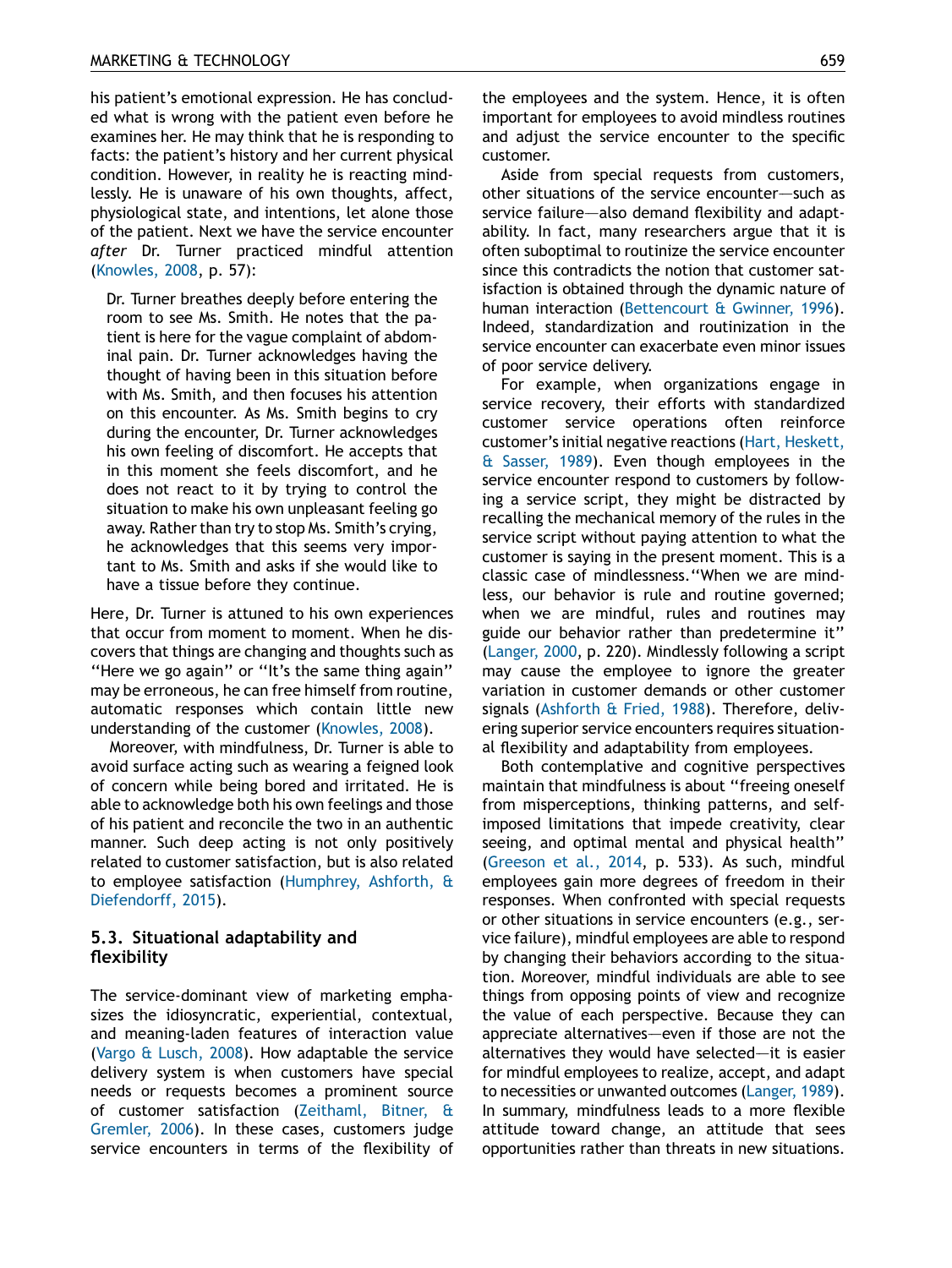#### 5.4. Creativity of solutions

In addition to flexibility and adaptability, mindfulness can help employees bring creativity to service encounters. Due to the capability of freeing themselves from spirals of negative thoughts and feelings, mindful employees are more emotionally balanced and can choose positive affective and behavioral reactions to newly emergent events ([Neves,](#page-6-0) 2009). Moreover, while negative emotions (e.g., depression) limit cognition, positive emotions broaden cognitive potential and enhance creative thinking. Mindfulness has thus been shown to reduce negative emotions and enhance cognitive potential and creativity [\(Langer,](#page-6-0) 1997). Indeed, emotion regulation, understanding, situational adaptability and flexibility, and creativity of solutions are closely related to each other: all can be leveraged to deliver a superior service encounter. In research in which customers and employees are asked to provide personal stories about satisfying and dissatisfying service encounters, one patient mentioned the following experience at a hospital (Bitner, Booms, & [Tetreault,](#page-6-0) 1990, p. 78):

I didn't have an appointment to see a doctor; however, my allergy nurse spoke to a practitioner's assistant and worked me in to the schedule.Ireceived treatment after a 10-minutewait. I was very satisfied with the special treatment I received, the short wait, and the quality of the service.

Another story was told by a hotel employee as follows:

The weather was very cold and I got off work at 7 a.m. as night auditor. Three groups of hotel guests were having trouble starting their cars in the cold. I told them that if they would like to sit in the lobby and have some coffee, I would jump start their cars.

These service encounters reflect the mindfulness of the nurse and the night auditor as service workers. They deviate from routinized reactions and responses such as ''Sorry, no appointment'' and ''Sorry, I am off duty.'' Adaptability to the emergent situation allowed the employees to create excellent service encounters that left indelible impressions on the patient and hotel guests. Their solutions positively impacted both overall quality and customer satisfaction, and ultimately led to positive word of mouth ([Lloyd](#page-6-0) & Luk, 2011).

## 6. Discussion and conclusion

Today, service plays a pivotal role in marketing and firms attach great importance to the improvement of service encounters. Yet, when managers think about innovation in customer service, they usually think about industrial or process enhancements that make service delivery faster or more efficient (Dasu & [Chase,](#page-6-0) 2010). We suggest that managers also pay close attention to subtleties in the interactions between service workers and customers; however, because service value is idiosyncratic, experiential, contextual, and meaning-laden (Vargo & [Lusch,](#page-6-0) 2008), this is not a simple task. Managers need technologies to redesign the soft side—the psychological aspects—of service encounters; mindfulness is one such technology.

This article introduces the notion of mindfulness to managers and suggests that it can dramatically enhance service encounters in a number of ways. First, mindfulness enables service employees to use deep acting. This not only sidesteps the pernicious effect of surface acting on employees' well-being, but also heightens positive attitudes and feelings toward their work and to their customers. Second, mindfulness fosters empathy toward others, which in the service encounter translates into a deeper understanding of customers' expectations; this, in turn, is a prerequisite of superior service. Third, mindfulness training can transform employees' thinking patterns by rendering them more flexible and creative. With mindfulness, employees are more easily able to adapt to each newly emergent service encounter more easily and generate more skillful and creative solutions. Last but not least, mindfulness can enhance employee job satisfaction and thus reduce the high turnover that is characteristic of so many service jobs [\(Dane,](#page-6-0) 2011; Dane & [Brummel,](#page-6-0) 2013).

Given that mindfulness can be systematically developed through practice, managers might find it worthwhile to implement mindfulness training in their organizations. Employees who practice this skill will derive benefits in several domains, including mental coherence, physical health, and interpersonal functioning. Moreover, studies show that empathy, interpersonal sensitivity, and compassion are effectively improved with consistent practice of mindful awareness [\(Knowles,](#page-6-0) [2008\)](#page-6-0).

General Mills, Google, Apple, Nike, Aetna, and McKinsey are on the growing list of companies that recognize the rewards of mindfulness [\(Frankel,](#page-6-0) [2013\)](#page-6-0). Following are useful resources for managers who are interested in instigating more mindful service:

Center for Mindfulness in Medicine, Health Care, and Society - <http://www.umassmed.edu/cfm>

The Langer Mindfulness Institute - [http://](http://langermindfulnessinstitute.com/) [langermindfulnessinstitute.com](http://langermindfulnessinstitute.com/)